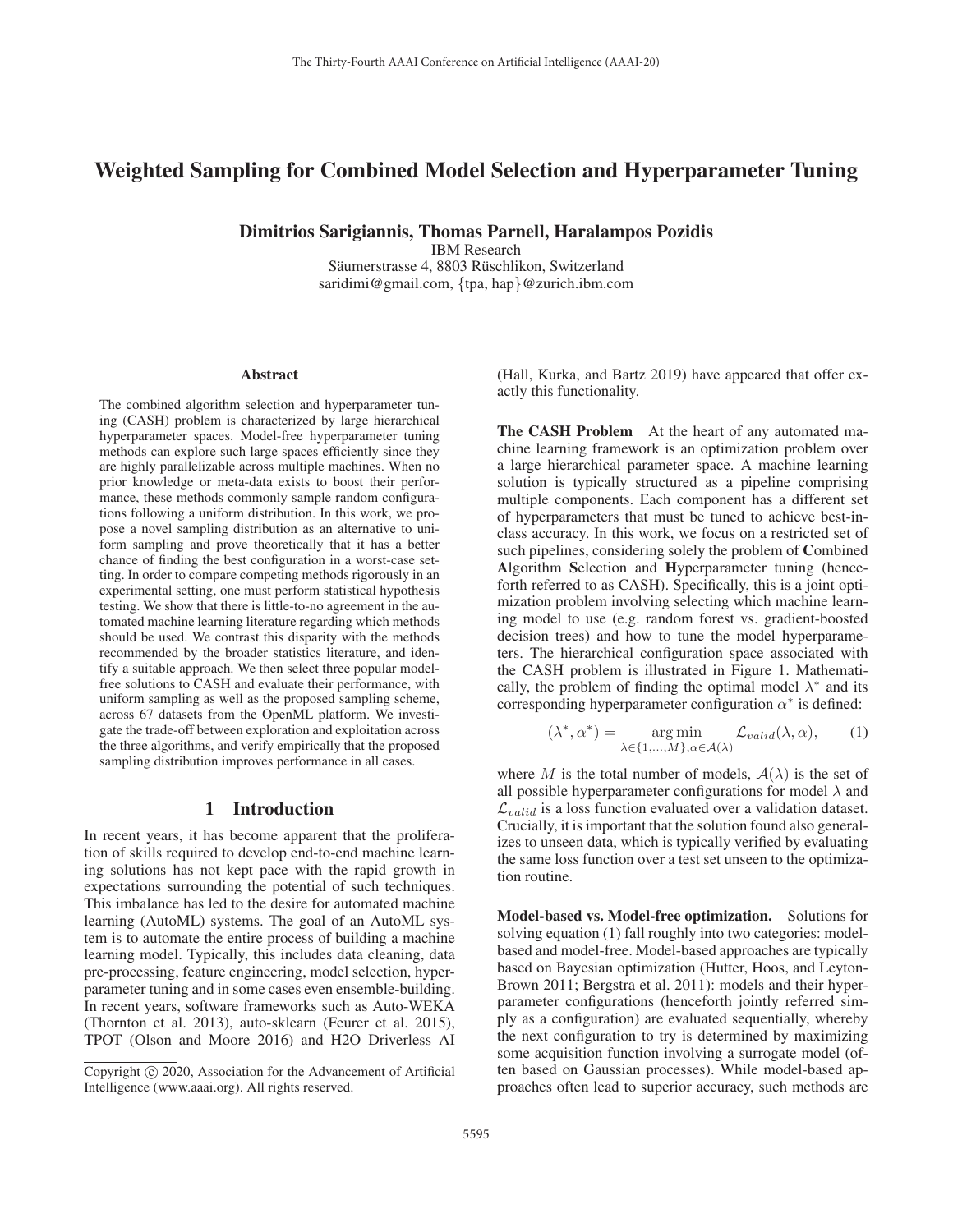inherently difficult to parallelize and maximization of the acquisition function and/or updating the surrogate model can often be very slow. On the other hand, model-free approaches (Bergstra and Bengio 2012; Jamieson and Nowak 2014; Jamieson and Talwalkar 2016; Li et al. 2016) simply involve randomly sampling configurations and evaluating them, possibly under what is known as a resource constraint. These methods are inherently easy to parallelize and distribute across a cluster of machines, and make no assumptions on the structure of the underlying space. For this reason, in this paper we focus on model-free methods. In particular, we focus on how the sampling distribution affects the accuracy of the resulting solution.

Comparing AutoML methods A major challenge in the AutoML field is how different schemes should be compared. There may exist datasets for which the differences between competing methods are relatively small, and others where differences are very big. It is crucial to have a consistent way to measure the differences between methods and be able to perform rigorous statistical hypothesis testing on those measurements, to ensure that differences observed are truly significant. Despite the importance of this challenge, there is little discussion in the AutoML literature on this topic and a wide disparity in the evaluation methodology and the statistical techniques applied. Addressing this problem is another focus of this paper.

Contributions The contributions of this paper are as follows:

- We propose a novel sampling distribution as an alternative to uniform sampling and prove theoretically that it has a better chance of finding the best configuration in a worstcase setting.
- We select three popular model-free hyperparameter tuning algorithms and perform a large empirical study, using 67 datasets from OpenML (Vanschoren et al. 2013), with uniform sampling as well as the proposed scheme.
- We review the state-of-the-art in statistical hypothesis testing in the context of machine learning, and propose a systematic approach for comparing multiple AutoML methods across a collection of datasets.
- We investigate the trade-off between exploration and exploitation across the three algorithms and verify empirically that the proposed sampling distribution improves average rank performance in all cases.

# 2 Model-free Optimization for CASH

In this section we describe three popular model-free methods that can be applied to solve the CASH problem.

## 2.1 Random Search

The simplest and most well-known model-free approach for solving (1) is random search (RS) (Bergstra and Bengio 2012). The method is very simple: one draws  $n$  different



Figure 1: Hierarchical configuration space of the models and their corresponding hyperparameters.

configurations (models and their hyperparameters) at random according to some sampling distribution. Each configuration is then trained on the full training set, and the configuration that results in the minimal validation loss is selected as the winner. Since all evaluations are independent, RS is embarrassingly parallel. Despite its simplicity, it is widely acknowledged that RS is a competitive baseline for AutoML optimization (Li and Talwalkar 2019).

### 2.2 Successive Halving

The next model-free approach we consider is successive halving (SH) (Jamieson and Nowak 2014; Jamieson and Talwalkar 2016). Crucial to this method is the notion of a *resource*. Namely, some quantity that if lowered, will reduce the training time, and if raised will increase the training time. For iterative learning algorithms (e.g. stochastic gradient descent), an appropriate resource would be the number of iterations. When considering the CASH problem, where hyperparameters across different models are not consistent (e.g. learning algorithms may not all be iterative), we must define resource in some alternative manner. Following the approach of (Li et al. 2016) we define the resource to be the size of a stratified subsample of the training dataset, thus overcoming the issue of model heterogeneity.

With this definition in hand, SH begins by randomly sampling  $n_0$  configurations according to some sampling distribution and evaluates them using a minimum resource  $r_{min}$ (for instance  $r_{min} = 0.1$  implies 10% of the training examples). The algorithm then identifies the best  $n_0\eta^{-1}$  configurations and carries them over into the next *rung* where said configurations are evaluated using a resource of  $r_{min} \eta$ . The parameter  $\eta$  is a hyperparameter of the SH method that controls how aggressively configurations are eliminated. The method continues as above, reducing the number of configurations by a power of  $\eta$ , and increasing the resource by a power of  $\eta$  until the maximal resource is attained, which in the CASH context corresponds to a resource of one (i.e., all of the training examples). In total, the number of rungs is given by  $1 + s_{max}$  where  $s_{max} = \lfloor -\log_{\eta}(r_{min}) \rfloor$ . In order to ensure there is at least one configuration evaluated with to ensure there is at least one configuration evaluated with the maximal resource we also require that  $n_0 \geq \eta^{s_{max}}$ .

The steps of the SH are provided in full in Algorithm 1. It should be noted that within each rung, all evaluations can be executed in parallel, whereas between rungs there exist dependencies. However, there exists some recent work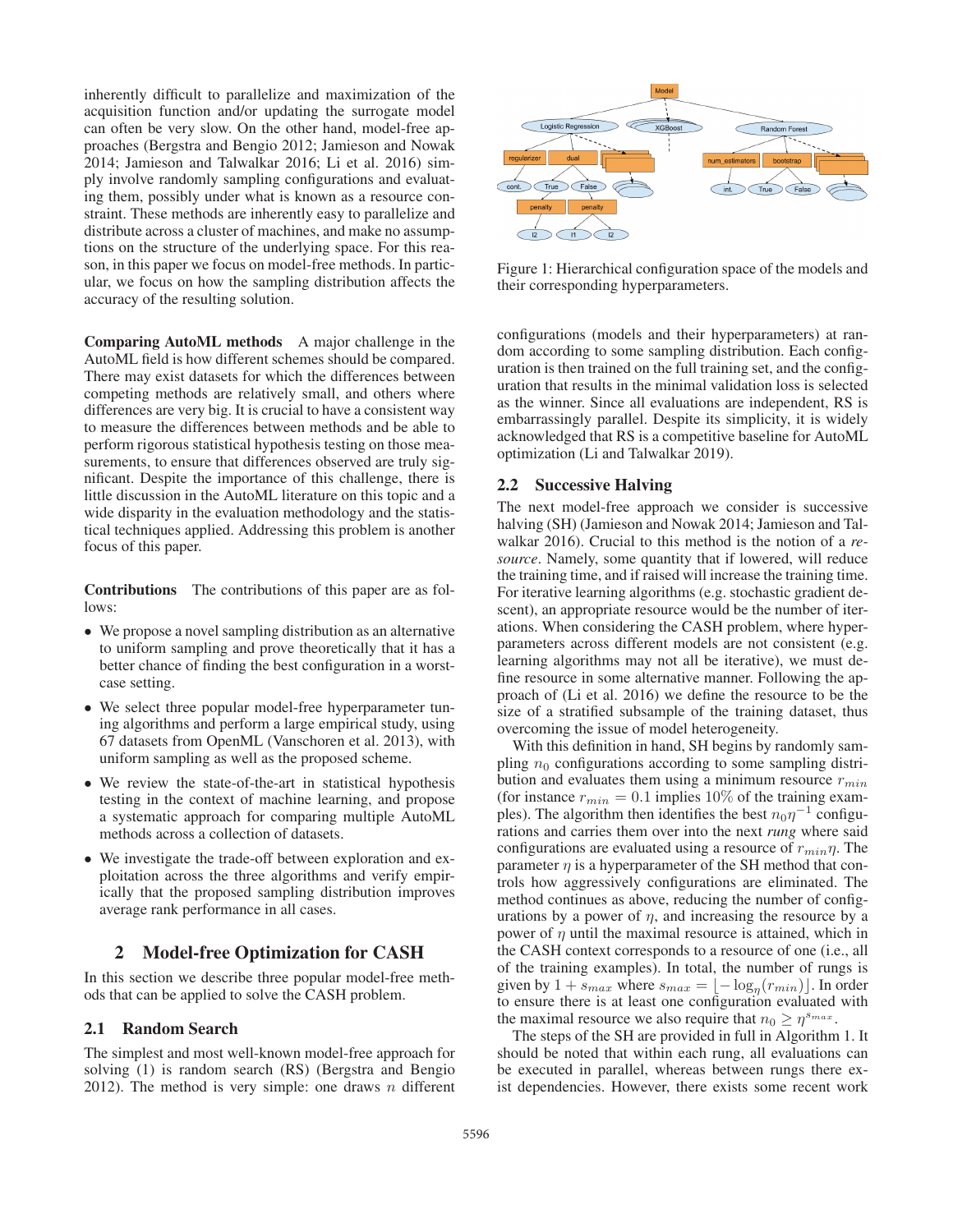that tries to effectively overcome these constraints to achieve more efficient parallel and distributed implementations of SH (Li et al. 2018).

#### Algorithm 1 Successive Halving

**Require:** initial number of configurations  $n_0$ , minimum resource  $r_{min}$ , scaling factor  $\eta$ , sampling distribution  $p(\lambda, \alpha)$ 1:  $s_{max} \leftarrow \lfloor -\log_{\eta}(r_{min}) \rfloor$ <br> **hsure:**  $n_0 \geq n^{s_{max}}$ **Ensure:**  $n_0 \geq \eta^{s_{max}}$ 

2:  $T \leftarrow sample\_configurations(n, p(\lambda, \alpha))$ 3: for  $i \in \{0, 1, ..., s_{max}\}$  do<br>4:  $n_i \leftarrow |n n^{-i}|$ 4:  $n_i \leftarrow \lfloor n\eta^{-i} \rfloor$ 5:  $r_i \leftarrow \eta^{-s_{max}+i}$ 6:  $L \leftarrow eval\_and\_return\_val\_loss(\theta, r_i) : \theta \in T$ <br>7:  $T \leftarrow ton \ k(T, L, n_i/n)$  $T \leftarrow top_k(T, L, n_i/\eta)$ 8: end for

9: return Configuration with the smallest intermediate loss seen so far in T

In order to compare SH against RS and other methods, we need to define the notion of a *budget*. The budget is defined to be the total amount of resource used (i.e., effective number of times the full training data is processed), and is given mathematically as:

$$
b_{SH} = \sum_{i=0}^{s_{max}} n_i r_i,
$$
\n<sup>(2)</sup>

where  $n_i$  and  $r_i$  are as defined in Algorithm 1. By comparison, the budget for RS is simply the number of configurations evaluated.

Exploitation vs. Exploration Let us assume that  $\eta = 3$ is fixed, and observe that by selecting different values for the minimum resource  $r_{min}$  and the initial number of configurations  $n_0$ , it is possible to obtain instances of SH with an equivalent budget, but with significantly different elimination schedules. In the corner-case, if we set  $r_{min} = 1.0$ and  $n_0 = n$ , we obtain a schedule  $(SH_0)$  that is equivalent to RS with budget  $n$ . Because this schedule only evaluates configurations using the maximal resource, we refer to it as the most *exploitative* schedule. On the other hand, if we set  $r_{min} = 1/9$  and  $n_0 = 3n$ , we obtain a different schedule  $(SH<sub>2</sub>)$  which has the same budget:

$$
B_{SH_2} = 3n \times \frac{1}{9} + n \times \frac{1}{3} + \frac{n}{3} \times 1 = n.
$$
 (3)  
Since this schedule is able to evaluate many more configu-

rations in the initial rung (albeit with reduced resource), we refer to this schedule as a more *explorative* schedule. Three different such schedules are illustrated in Table 1.

#### 2.3 Hyperband

One of the main issues with SH is how a practitioner should decide which of the aforementioned schedules to use. There

| SH <sub>2</sub>  |       | $SH_1$ | $SH_0$ |                  |       |
|------------------|-------|--------|--------|------------------|-------|
| $n_i$            | $r_i$ | $n_i$  | $r_i$  | $n_i$            | $r_i$ |
| 3n               | 1/9   | 3n/2   | 1/3    | $\boldsymbol{n}$ |       |
| $\boldsymbol{n}$ | 1/3   | n/2    |        |                  |       |
| n/3              |       |        |        |                  |       |
|                  |       |        |        |                  |       |

Table 1: Three SH schedules with equivalent budget ranging from the most explorative  $(SH<sub>2</sub>)$  to the most exploitative  $(SH<sub>0</sub>)$ .

may be some optimization problems where a more exploitative schedule performs better, and others where a more explorative schedule is desirable. This is exactly the problem considered in (Li et al. 2016), in which the authors propose a new method, Hyperband, that tries to seamlessly handle the exploration-exploitation trade-off. The main concept is very simple: execute a number of SH schedules in parallel (with varying values for  $r_{min}$ ) and output the best configuration found by any of them. Each instance of SH is referred to as a *bracket*. To give a concrete example, a Hyperband instance would execute the three brackets from Table 1 ( $SH_0$ ,  $SH_1$ ) and  $SH<sub>2</sub>$ ) in parallel. The budget of such a scheme is given by:

$$
b_{HB} = \sum_{i=0}^{2} b_{SH_i} = 3n.
$$
 (4)

Therefore, in order to fairly compare this instance of Hyperband with RS, the RS should sample  $3n$  configurations and evaluate them on the full resource.

# 3 Weighted Sampling of Models

#### 3.1 Main Idea

The model-free approaches for solving CASH discussed in the previous section generally involve sampling models (and their hyperparameters) according to a uniform distribution. While there have been some efforts to alter this distribution via adaptive Bayesian linear regression models (Valkov et al. 2018), such methods perform best when a large amount of meta-data is available. Using meta-data to improve SH was also considered in (Sommer, Sarigiannis, and Parnell 2019), in which the sampling distribution remains uniform, but the decision regarding which configurations to eliminate is taken using a meta-model trained on existing tuning experiments. In such an approach, the evaluations at earlier rungs are akin to so-called landmarking meta-features (Pfahringer, Bensusan, and Giraud-Carrier 2000). While this line of research is promising, in practice such meta-data may not exist and may be costly to obtain. Instead, in this paper we propose a non-uniform sampling distribution based on a very simple heuristic: as the number of model hyperparameters increases linearly, one requires exponentially more budget (or model evaluations) in order to identify the optimal configuration. Mathematically, we propose to sample model  $\lambda$ according to the following probability:

$$
p_{\lambda} = \frac{2^{N_{\lambda}}}{\sum_{\lambda'=1}^{M} 2^{N_{\lambda'}}},\tag{5}
$$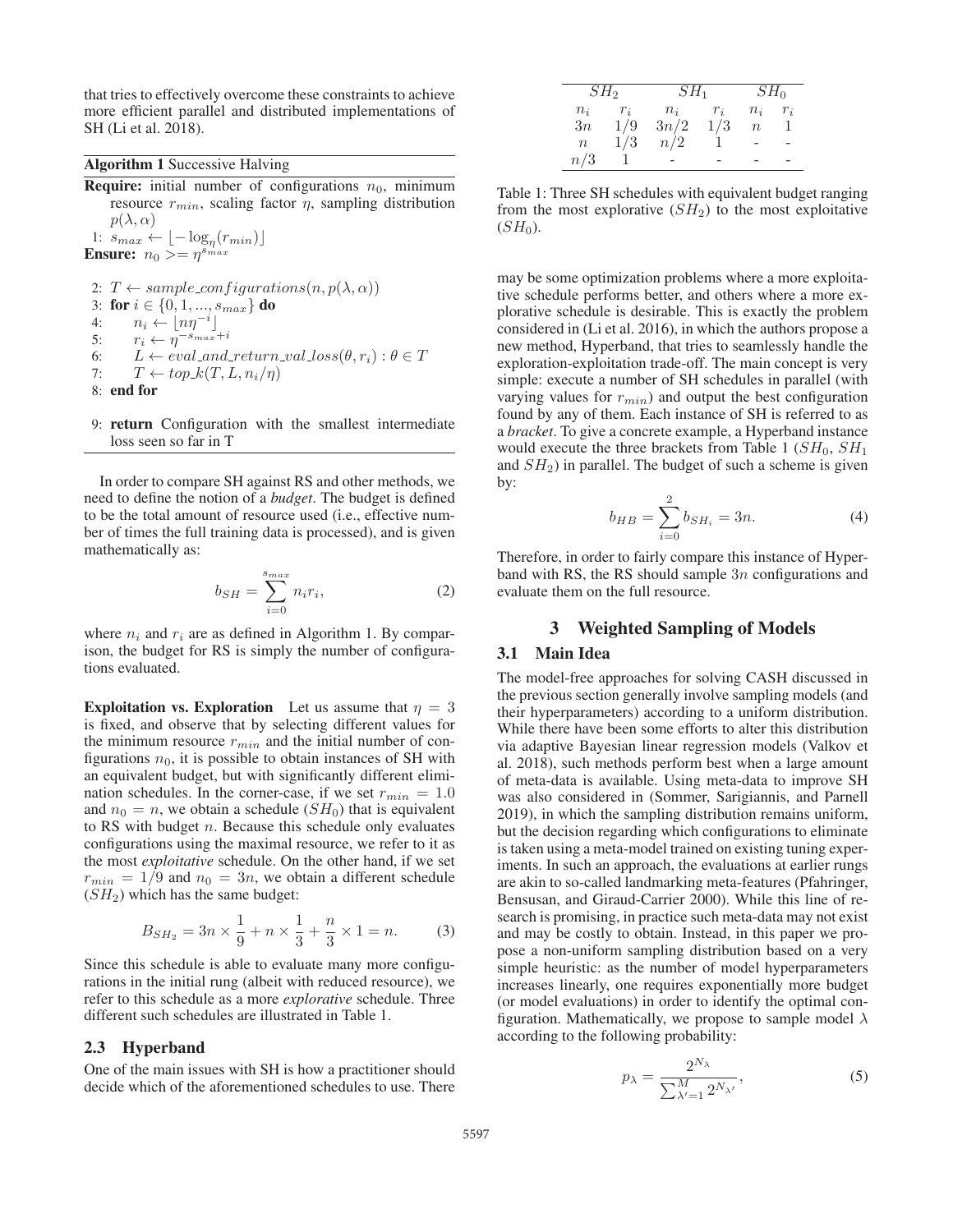where  $N_{\lambda} \in \mathbb{Z}_+$  is the number of hyperparameters of model  $\lambda$ . In the rest of this section, we will provide a theoretical motivation for such a sampling distribution.

### 3.2 Theoretical Motivation

In this section we prove that, under a worst-case scenario for CASH, there exists a weighted sampling scheme that consistently outperforms the uniform sampling scheme. The worst-case scenario that we consider is that for any new dataset, the optimal model is drawn uniformly at random, and the optimal configuration of that model is similarly drawn uniformly at random. We assume that each model has an integer number of continuous hyperparameters. We formalize this scenario with the following assumptions:

**Assumption 1.** *The optimal model*  $\lambda_i^*$  *is a random variable distributed according to a discrete uniform distribution:*

 $\lambda_i^* \sim U\{1, M\},\,$ 

*where* M *is the total number of models.*

**Assumption 2.** *Given model*  $\lambda \in \{1, ..., M\}$ *, the optimal configuration of the* n*-th hyperparameter of the model is a random variable distributed accordingly to a continuous uniform distribution. That is, for*  $n = 1, 2, \ldots, N_\lambda$ :

$$
\alpha(\lambda)_{i,n}^* \sim U(l(\lambda)_n, u(\lambda)_n),
$$

*where*  $l(\lambda)_n \leq u(\lambda)_n \in \mathbb{R}$  *are the lower and upper limits of the* n*-th hyperparameter of model* λ *respectively.*

We will now prove the following lemma regarding the performance of RS under a given model-sampling scheme. We assume that the probability of the RS sampling model  $\lambda$  is given by  $p_{\lambda}$  and all hyperparameters of all models are sampled uniformly from their ranges.

Lemma 1. *Under the assumptions above, the probability of a* RS with budget K not finding the optimal model  $\lambda_i^*$  and  $\epsilon$ *configuration*  $\alpha^*_{i,1}, \ldots, \alpha^*_{i,N_{\lambda^*_i}}$  *is given by:* 

$$
P_F = \frac{1}{M} \sum_{\lambda=1}^{M} \left( 1 - \frac{p_{\lambda}}{\theta_{\lambda}} \right)^K, \tag{6}
$$

*where*  $\theta_{\lambda}$  *is given by:* 

$$
\theta_{\lambda} = \prod_{n=1}^{N_{\lambda}} \left( u(\lambda)_n - l(\lambda)_n \right) \tag{7}
$$

*Proof.* The probability of failure for a RS with budget K can be expressed:

$$
P_F = \Pr\left(\bigcap_{k=1}^K \left[\lambda_i^{(k)} = \lambda_i^*, \bigcap_{n=1}^{N_{\lambda_i^*}} \alpha_{i,n}^{(k)} = \alpha_{i,n}^*\right]^c\right),
$$

where  $\lambda_i^{(k)}$  is the k-th model sampled by the RS for dataset i and  $\alpha_{i,n}^{(k)}$  is the k-th sampled value of the n-th hyperparameter. Note that explicit dependence of the hyperparameter random variable on the selected model has been dropped

from notation to ease readability. By applying total and conditional laws of probability as well as Assumption (1) and Assumption (2) we obtain:

$$
P_F = \frac{1}{M} \sum_{\lambda=1}^{M} \prod_{n=1}^{N_{\lambda}} \int_{l(\lambda)_n}^{u(\lambda)_n} d\alpha_n \frac{1}{u(\lambda)_n - l(\lambda)_n} \prod_{k=1}^{K}
$$
  
Pr $\left(\left[\lambda_i^{(k)} = \lambda, \bigcap_{n=1}^{N_{\lambda}} \alpha_{i,n}^{(k)} = \alpha_n\right]^c | \lambda_i^* = \lambda, \bigcap_{n=1}^{N_{\lambda}} \alpha_{i,n}^* = \alpha_n\right)$ 

Now, by introducing the sampling distribution on the model and assuming the hyperparameters of each model are sampled uniformly within their ranges, we obtain:

$$
P_F = \frac{1}{M} \sum_{\lambda=1}^{M} \left( 1 - p_{\lambda} \prod_{n=1}^{N_{\lambda}} \frac{1}{u(\lambda)_n - l(\lambda)_n} \right)^K
$$

$$
\times \prod_{n=1}^{N_{\lambda}} \int_{l(\lambda)_n}^{u(\lambda)_n} d\alpha_n \frac{1}{u(\lambda)_n - l(\lambda)_n}
$$

$$
= \frac{1}{M} \sum_{\lambda=1}^{M} \left( 1 - \frac{p_{\lambda}}{\theta_{\lambda}} \right)^K \Box
$$

Applying Lemma 1 the above to the uniform sampling case where  $p_{\lambda} = 1/M$  we find that the probability of failure can be expressed:

$$
P_F^{(U)} = \frac{1}{M} \sum_{\lambda=1}^{M} \left( 1 - \frac{1}{M \theta_{\lambda}} \right)^K \tag{8}
$$

Now, consider a RS with a non-uniform sampling probability is given by:

$$
p_{\lambda} = \frac{\theta_{\lambda}}{\sum_{\lambda'=1}^{M} \theta_{\lambda'}} \tag{9}
$$

the probability of failure can be expressed:

$$
P_F^{(W)} = \left(1 - \frac{1}{\sum_{\lambda=1}^M \theta_{\lambda}}\right)^K \tag{10}
$$

**Theorem 1.** *Unless*  $\theta_1 = \theta_2 = \ldots = \theta_M$ , the probability of *failure of the RS with weighted sampling is strictly less than that of the RS with uniform sampling.*

*Proof.* By equation (10), the probability of failure of the weighted scheme is given by:

$$
P_F^{(W)} = \left(1 - \frac{1}{\sum_{\lambda=1}^M \theta_{\lambda}}\right)^K = \left(1 - \frac{1}{M \sum_{\lambda=1}^M \frac{1}{M} \theta_{\lambda}}\right)^K
$$

An application of Jensen's inequality reveals:

$$
P_F^{(W)} \le \frac{1}{M} \sum_{\lambda=1}^{M} \left(1 - \frac{1}{M\theta_{\lambda}}\right)^K = P_F^{(U)},
$$

with equality if and only if  $\theta_1 = \theta_2 = \ldots = \theta_M$ .

 $\Box$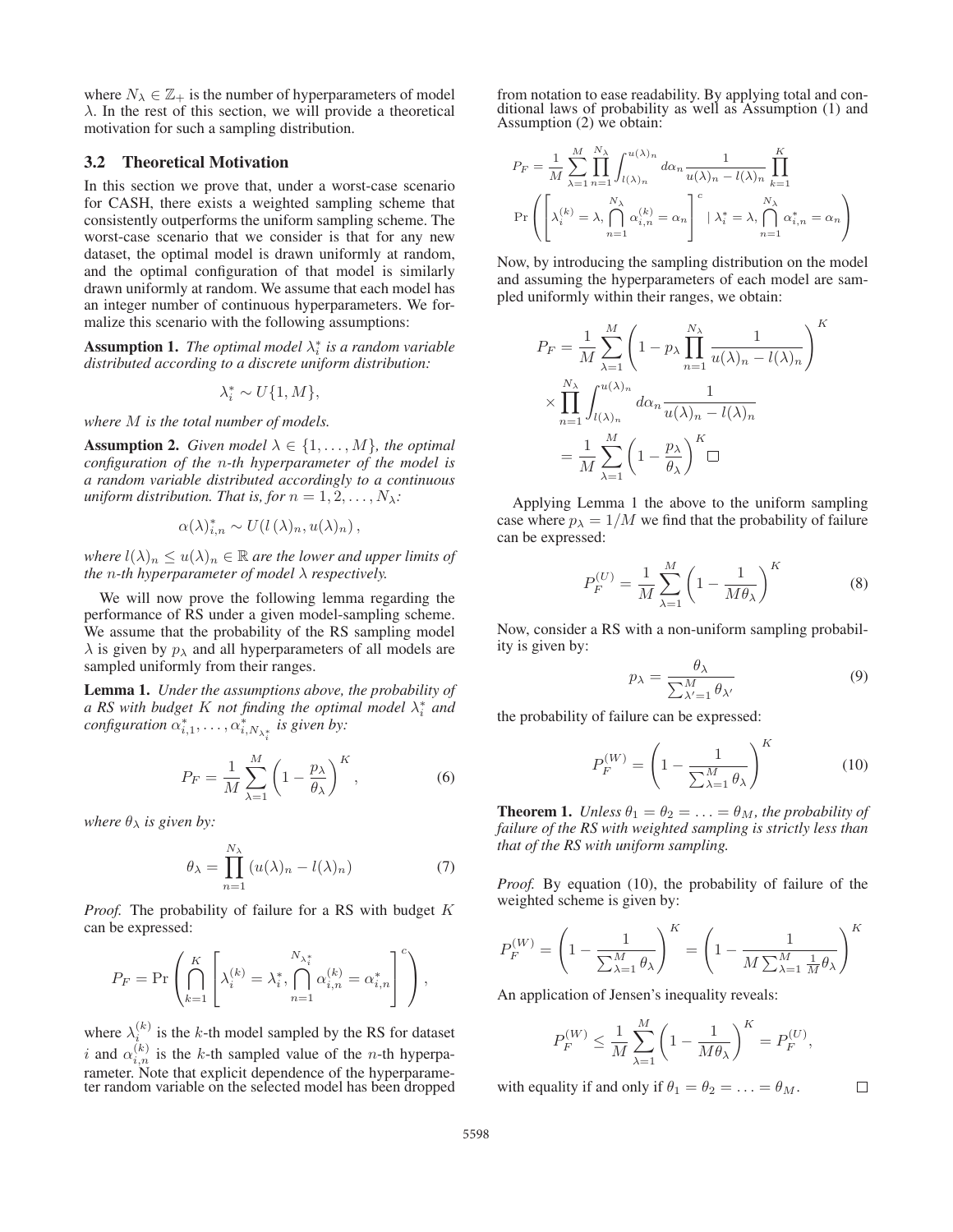Relationship to proposed sampling distribution (5) The proposed weighted sampling distribution given in (5) can be interpreted as a distribution of the form (9) where  $u(\lambda)_n$  –  $l(\lambda)_n = 2$  for all models  $\lambda = 1, \ldots, M$  and all hyperparameters  $n = 1 \dots, N_{\lambda}$ . While this approximation does not take into account the hyperparameter ranges, these are unknown in practice and we will show in Section 5 that this heuristic leads to a significantly better solution than uniform model sampling, also in the case when models have a mix of continuous and categorical hyperparameters.

# 4 Statistical Comparison of AutoML Methods

In this section, we will review what statistical techniques are being used in the AutoML literature today, discuss how they relate to the broader literature on statistical comparisons of ML methods, and finally provide a clear recommendation of how multiple AutoML methods should be compared across a collection of datasets.

# 4.1 Review of statistical analysis in the AutoML literature

Statistical analysis presented in the AutoML literature can generally be separated into two distinct categories. There are papers which compare competing methods on a per-dataset basis (i.e., asserting that method A is statistically different to method B on each individual dataset) and those that compare competing methods across a collection of datasets (i.e., verifying that method A is statistically different to method B across the entire collection).

In terms of the per-dataset approach, there is little consensus on how this comparison should be performed. In (Thornton et al. 2013), normal evaluation metrics are simply presented in a table with no statistical hypothesis testing to validate if differences are significant. Whereas in (Falkner, Klein, and Hutter 2018) the average regret is plotted for each method along with the standard deviation measured over multiple runs. Formal statistical significance testing is performed in (Feurer et al. 2015) and (Feurer, Springenberg, and Hutter 2015) using a bootstrap test and a two-sided t-test respectively, although it is not clear whether the pvalues have been adjusted to account for the many hypotheses tested. Finally, in (Olson and Moore 2016) the authors use the Mann-Witney  $U$  test to determine statistically significant wins/losses on each dataset and apply the Bonferroni correction to account for multiple hypotheses.

Similarly, when AutoML methods are compared across a collection of datasets, there is again little agreement. In (Balaji and Allen 2018) metrics such as F1-score or MSE are simply averaged over the collection of datasets, which is problematic since the MSE of a *difficult* dataset may not be directly comparable with the MSE of an *easier* one. In (Li et al. 2016) and (Feurer, Springenberg, and Hutter 2015) the average ranks of the competing methods are compared, where the average is computed across a collection of datasets, but no statistical analysis is performed to determine whether the differences in rank are indeed significant or not.

Finally, in (Yang et al. 2018), average ranks are presented along with a standard deviation.

# 4.2 What does the broader ML and statistics literature recommend?

In the widely-cited paper of (Demšar 2006) it is argued that it is preferable to compare machine learning methods statistically across a collection of datasets, rather than on a per-dataset basis. The argument provided is that by performing statistical significance testing on a per-dataset basis and counting the number of *significant wins*, one is implicitly assuming that each test can distinguish between a random and a non-random difference. This is not the case, the test can only state the improbability of the observed event assuming that the null hypothesis was correct. Furthermore, in order to apply methods like the Student t-test on a single dataset, one must somehow generate repeated measurements (e.g. by resampling the training/test set) which often violates the underlying assumptions required to apply the test such as normality and/or independence (Dietterich 1998).

When comparing two ML methods across multiple datasets, the approach recommended by (Demšar 2006) is to apply the Wilcoxon signed-ranks test. This non-parametric test makes fewer assumptions relative to a Student t-test, and is able to take into account the relative magnitude of differences (as opposed to the simpler sign test). When comparing more than two ML methods one should first apply a familywise hypothesis test (e.g. the Friedman test with Iman and Davemport extension), and once it has been determined that differences exist within the family, one should proceed to apply pairwise post-hoc testing, In this context it is common practice to use the mean-ranks test (Nemenyi 1963) as a post-hoc test. However, it was recently demonstrated in (Benavoli, Corani, and Mangili 2016) that this approach leads to results that depend strongly on the number of methods included in the pool and that by adding or removing methods one can arrive at contradictory conclusions. Instead, the authors recommend to use the Wilcoxon signed-ranks test, as recommended when comparing only two methods, while applying appropriate correction techniques to account for multiple hypotheses.

A rigorous evaluation of different correction techniques was further provided in (García and Herrera 2008) and (García et al. 2010). The most simple such technique is the Bonferroni correction, although it has relatively lower power. Conversely, the Hommel and the Rom procedure are considered the most powerful, at the expense of significant computational complexity. The Finner correction is also powerful but is vastly simpler, and is thus recommended in most cases.

## 4.3 Proposed method

Based on the above literature review, we propose the following guidelines for comparing  $K > 2$  AutoML methods across a collection of datasets:

1. Apply the omnibus test (Friedman test with Iman and Davemport extension) to determine whether at least one method performs differently to the others.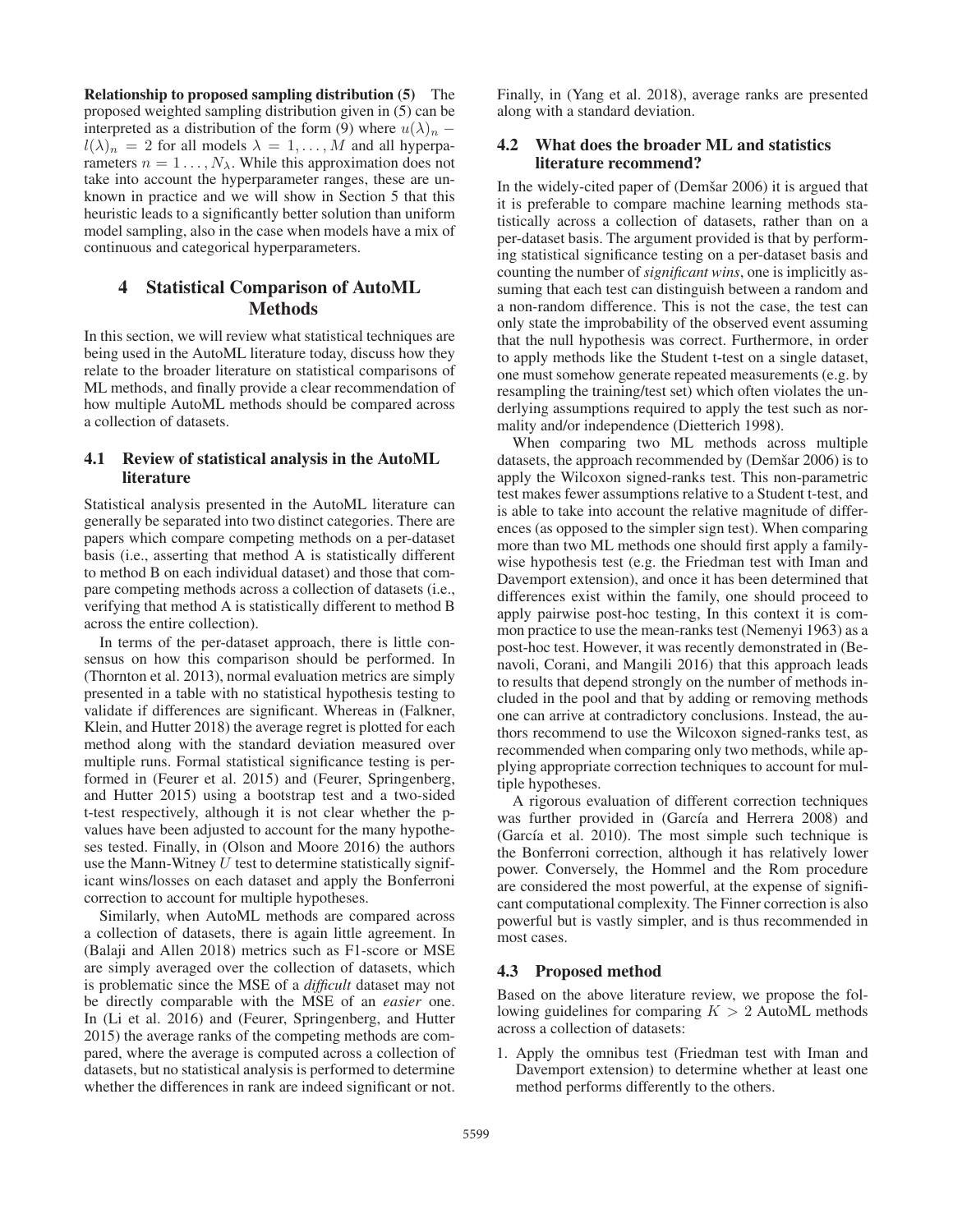- 2. Construct a  $K \times K$  matrix of raw p-values arising from all-to-all pairwise comparisons using the Wilcoxon signed-rank test across datasets.
- 3. Apply the Finner correction to the above matrix to account for multiple hypotheses.

All of the above methods are implemented in the R package SCMAMP (Calvo and Santafé Rodrigo 2016), which we will make extensive use of in the following section.

# 5 Experimental Results

In this section we will compare different model-free solutions to the CASH problem, with and without weighted sampling, across a collection of 67 datasets.

|       | num ex  | num ft |
|-------|---------|--------|
| count | 67      | 67     |
| mean  | 1965.05 | 24.90  |
| std   | 1212.33 | 19.35  |
| min   | 1000    | 1      |
| 25%   | 1000.00 | 8.50   |
| 50%   | 1563.00 | 20.00  |
| 75%   | 2330.50 | 38.50  |
| max   | 5000    | 76     |

Table 2: Summary of OpenML Datasets under study.

# 5.1 Experimental Design

All datasets were obtained from the OpenML platform (Vanschoren et al. 2013) and their characteristics are summarized in Table 2. A complete list of OpenML dataset IDs is provided in Appendix A, and the pre-processing scheme used is provided in Appendix B. All datasets correspond to binary classification problems. In terms of model selection, we consider a pool of 11 different models. The models and their hyperparameters are summarized in Table 3. Since the datasets are relatively small, the performance of each optimization method is evaluated using many repetitions in a nested manner. Firstly, we create a stratified train/test split of each dataset. We then perform 10 different stratified splits of the training set to create a collection of 10 different train/validation sets. Internally in each optimization framework, every configuration is trained on each of the 10 training sets, and the validation loss is evaluated on the corresponding validation sets. The validation loss used to compare different configurations is taken to be the average over all train/validation splits. Once the best configuration has been identified, we then re-train it using the full training set, and evaluate the loss function on the test set. The above process is repeated 10 times (with different train/test splits) and the average generalization performance is reported. In all experiments the logistic loss is used as a loss function.

#### 5.2 Exploration vs Exploitation

In our first comparison, we compare the three different SH schedules defined in Table 1 with a budget of 33, so that in the most explorative schedule  $n_0 = 99$  configurations

| Name                                 | $#$ hp | # cat | $#$ int | # cont |
|--------------------------------------|--------|-------|---------|--------|
| RandomForestClassifier               |        | 3     |         |        |
| LogisticRegression                   |        |       |         |        |
| <b>XGBoost</b>                       |        |       |         |        |
| GradientBoostingClassifier           | 10     | 3     |         |        |
| AdaBoostClassifier                   |        |       |         |        |
| <b>BernoulliNB</b>                   |        |       |         |        |
| GaussianNB                           |        |       |         |        |
| ExtraTreesClassifier                 |        |       |         |        |
| KNeighborsClassifier                 |        |       |         |        |
| LinearDiscriminantAnalysis           |        |       |         |        |
| <b>QuadraticDiscriminantAnalysis</b> |        |       |         |        |

Table 3: Classification Models. For XGBoost we have used the xgboost v0.82 library and for the rest of the classifiers we have used scikit-learn v0.21.2.

are evaluated in the first rung. For each schedule, we evaluate SH with uniform model sampling and also with the weighted model sampling defined in equation (5). The hyperparameters for each model are sampled uniformly from a fixed range in both cases (possibly with some logarithmic transformations). We are therefore comparing 6 different schemes across a collection of 67 datasets.

We will follow the statistical approach defined in Section 4.3 to compare these schemes for both the validation loss and the generalization loss. Firstly, we perform the omnibus test and find that for both the validation and the generalization results, the p-value is very small ( $\lt 2.2e^{-16}$ ), indicating that differences do indeed exist between the family of 6 schemes. Next, we compute the matrix of p-values for all pairwise comparisons using the Wilcoxon signed rank test and apply the Finner correction to account for the multiple hypotheses tested. The matrices of corrected p-values are presented in full in Appendix C, where it can be seen that all p-values are less than a threshold of 0.05, indicating that the null hypothesis can be rejected for all pairwise comparisons.

In terms of the relative performance, the average ranks for the 6 schemes are displayed in Figure 2 and Figure 3 for the validation loss and generalization loss respectively. The conclusions we can draw are as follows:

- 1. The relative order of all 6 schemes is consistent across validation and generalization loss.
- 2. The more explorative schedules of SH consistently outperform the more exploitative schedules.
- 3. The weighted model sampling (denoted by SH{0,1,2}.W) improves the average rank of all three schedules.



Figure 2: Average rank in validation loss for the three different schedules of SH (lower is better).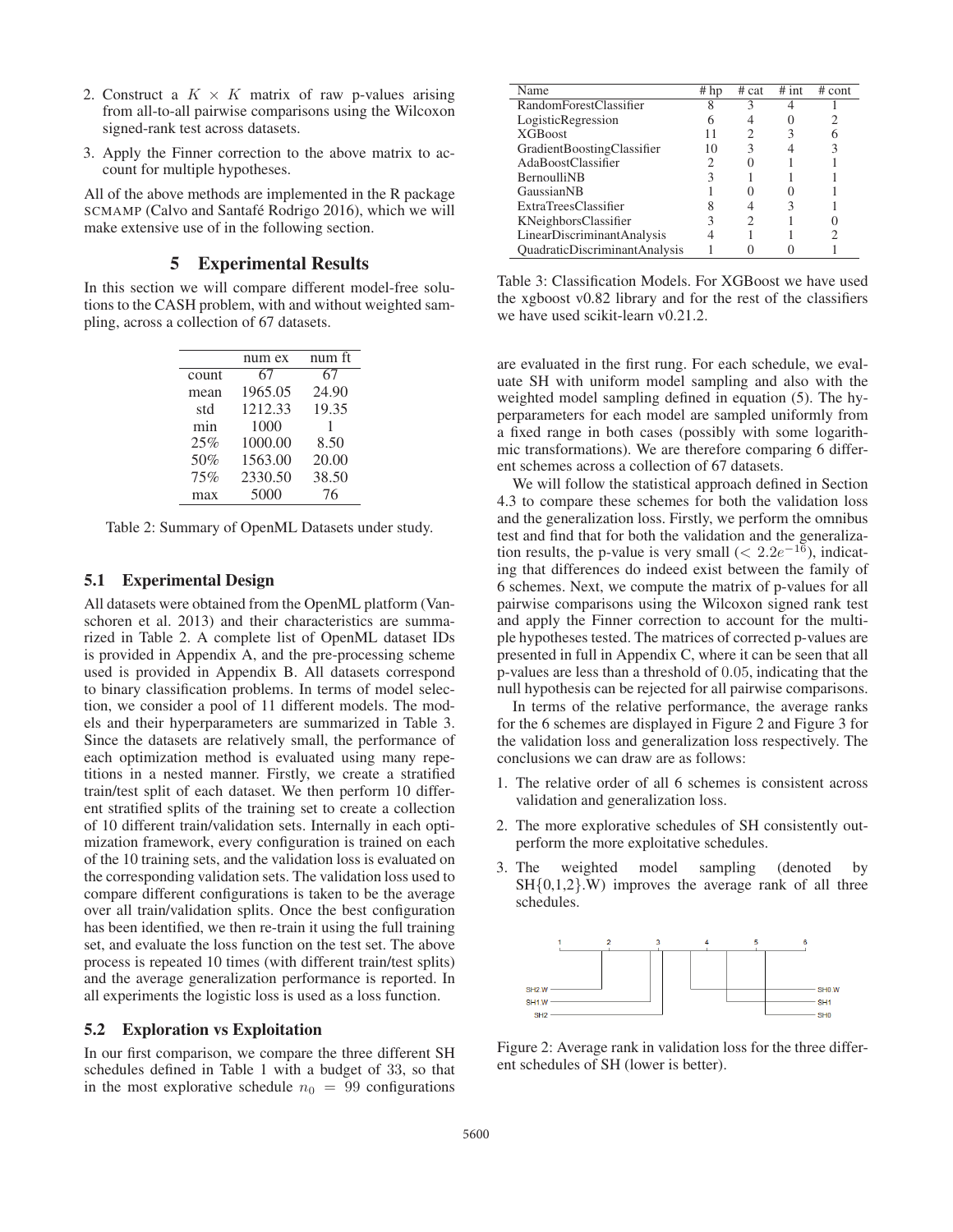

Figure 3: Average rank in generalization loss for the three different schedules of SH (lower is better).

#### 5.3 Hyperband Evaluation

In this section we would like to assess how effectively Hyperband can automate the choice between exploration and exploitation. Specifically, we will evaluate an instance of Hyperband consisting of the three brackets defined in Table 1, again with the parameter  $n = 33$ , thus having a budget of 99 in total. For comparison, we will compare with RS and the most explorative SH schedule, both with an equivalent budget (e.g. RS samples  $n = 99$  configurations). Based on the results of the previous section, we have a strong indication that explorative schedules are well suited to the CASH problem. The question we would like to ask is the following: can Hyperband, without this knowledge, perform similarly well to an explorative schedule of SH with an equivalent budget? We will also evaluate each of the three methods (Hyperband, RS and SH) with and without weighted model sampling.



Figure 4: Average rank in validation loss for the Hyperband, SH and RS (lower is better).



Figure 5: Average rank in generalization loss for the Hyperband, SH and RS (lower is better).

As before, we firstly perform the omnibus test and find that for both the validation and the generalization results, the p-value is very small  $(< 2.2e^{-16})$ , again indicating that differences do indeed exist between the family of 6 schemes. The matrices of corrected p-values for all of the pairwise comparisons can also be found in Appendix C. The results are summarized in Figure 4 and Figure 5 for the validation loss and generalization loss respectively. In these figures we again plot the average rank, and denote with horizontal bars the schemes for which the null hypothesis could not be rejected (i.e., the p-value for the pairwise comparison was  $> 0.05$ ). The conclusions we can draw are as follows:

- 1. Again, the relative order of all 6 schemes is consistent across validation and generalization loss.
- 2. Without weighted model sampling, explorative SH outperforms both RS and Hyperband, and in the generalization loss the differences between Hyperband and RS are not statistically significant (somewhat confirming the results of (Li et al. 2016)).
- 3. Using weighted model sampling, the performance of Hyperband significantly improves, and in fact the differences between Hyperband and SH are not significantly different either in validation loss or generalization loss.

We have observed that with weighted model sampling, Hyperband is very effective: the practitioner that uses Hyperband, without the knowledge that SH2 is likely to work well, is likely to obtain similar results to the practitioner that tries to explicitly optimize the explore/exploit trade-off. However, the same assertion cannot be made if one was to apply Hyperband with uniform model sampling. Why might this be the case? In Figure 6, we show the total number of times the different brackets of Hyperband produce winning configurations, for all of the datasets and all of the train/test repetitions, with and without weighted sampling. As expected, we see that the most explorative brackets win most of the time. However, when using weighted model sampling, we observe that the distribution becomes more *equalized*. The ideal situation for applying Hyperband would be when such a distribution is uniform (i.e., one never knows whether explorative vs. exploitative brackets are preferable), thus explaining why the performance of Hyperband improves significantly (relative to explorative SH of an equivalent budget) when using weighted sampling.



Figure 6: Total number of times each bracket outputs the winning configuration (for all 67 datasets and 10 train/test splits).

# 6 Conclusion

We propose a weighted sampling distribution for model-free optimization of the combined algorithm selection and hyperparameter tuning problem. We prove theoretically, under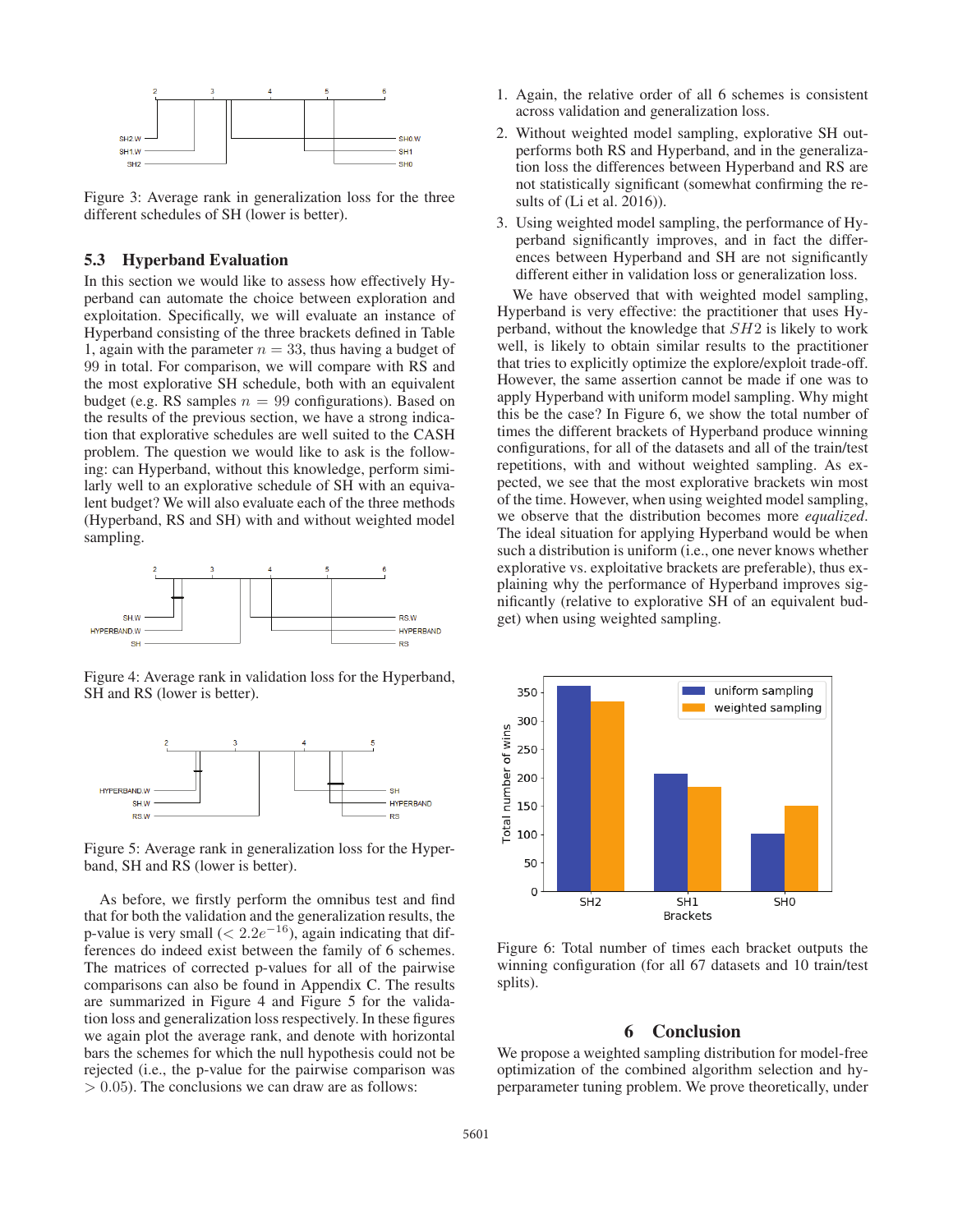worst-case assumptions, that this distribution out-performs uniform sampling. Additionally, we recommend a robust procedure for statistical comparison of competing AutoML frameworks over a collection of datasets. We then evaluate the performance of RS, SH and Hyperband with and without weighted model sampling. Our findings are threefold: (a) weighted sampling improves performance of all three schemes, (b) explorative SH schedules tend to out-perform exploitative schedules, and (c) that weighted sampling effectively enables Hyperband to successfully automate the explore/exploit trade-off.

# A OpenML IDs

In this work we used datasets with the following OpenML IDs: 3, 31, 44, 715, 720, 723, 728, 737, 740, 741, 743, 751, 772, 797, 799, 806, 813, 837, 845, 849, 866, 871, 903, 904, 910, 912, 913, 914, 917, 934, 953, 958, 962, 971, 979, 983, 991, 995, 1020, 1049, 1050, 1067, 1068, 1444, 1453, 1462, 1487, 1494, 1504, 1547, 1558, 40646, 40647, 40648, 40649, 40650, 40680, 40701, 40702, 40704, 40706, 40713, 40983, 40999, 41005, 41007, 41156.

# B Dataset Preprocessing

We applied the sklearn.impute.SimpleImputer to fill any missing values with the most frequent value and then we applied sklearn.preprocessing.LabelEncoder to all the categorical features.

## C Statistical Results

|                 | $SH_0$    | $SH_0.W$  | $SH_1$   | $SH_0.W$  | SH <sub>2</sub> | $SH2$ .W |
|-----------------|-----------|-----------|----------|-----------|-----------------|----------|
| $SH_0$          | <b>NA</b> |           |          |           |                 |          |
| $SH_0$ .W       | $3.9e-8$  | <b>NA</b> |          |           |                 |          |
| $SH_1$          | $3.9e-8$  | $1.2e-6$  | NA       |           |                 |          |
| $SH_1.W$ 3.9e-8 |           | 1.8e-6    | $1.3e-7$ | <b>NA</b> |                 |          |
| SH <sub>2</sub> | $3.9e-8$  | 2.5e-2    | $3.9e-8$ | $3.3e-4$  | NA              |          |
| $SH_2.W$ 3.9e-8 |           | $6.4 - 7$ | 1.8e-7   | $1.2e-6$  | $1.3e-6$        | NA       |

Table 4: Pairwise corrected p-values for the experiments in Section 5.2 (Validation Loss).

|                 | $SH_0$    | $SH_0$ .W | $SH_1$   | $SH_0$ .W | SH <sub>2</sub> | $SH_2.W$ |
|-----------------|-----------|-----------|----------|-----------|-----------------|----------|
| $SH_0$          | <b>NA</b> |           |          |           |                 |          |
| $SH_0$ .W       | $4.1e-9$  | NA        |          |           |                 |          |
| $SH_1$          | 8.6e-7    | $1.1e-7$  | NA       |           |                 |          |
| $SH_1.W$        | $4.5e-9$  | 8.7e-4    | $2.3e-8$ | NА        |                 |          |
| SH <sub>2</sub> | $3.5e-8$  | $8.5e-3$  | 5.6e-8   | $1.5e-4$  | NA              |          |
| $SH_2.W$        | $2.3e-8$  | $5.2e-6$  | $4.3e-8$ | $1.4e-4$  | $2.4e-6$        | NА       |

Table 5: Pairwise corrected p-values for the experiments in Section 5.2 (Test Loss).

# References

Balaji, A., and Allen, A. 2018. Benchmarking Automatic Machine Learning Frameworks. *CoRR* abs/1808.06492.

Benavoli, A.; Corani, G.; and Mangili, F. 2016. Should we really use post-hoc tests based on mean-ranks? *The Journal of Machine Learning Research* 17(1):152–161.

|     | RS.                   |                                  | RS.W HB HB.W SH                     |                                            | -SH W |
|-----|-----------------------|----------------------------------|-------------------------------------|--------------------------------------------|-------|
| RS. | ∣ NA                  |                                  |                                     |                                            |       |
|     | $RS.W \mid 8.3e-7$ NA |                                  |                                     |                                            |       |
|     |                       | HB   9.2e-5 2.4e-5 NA            |                                     |                                            |       |
|     |                       | $HB.W$   1.3e-7 1.1e-7 8.3e-7 NA |                                     |                                            |       |
|     |                       |                                  | SH   6.7e-6 6.4e-4 3.7e-4 7.3e-6 NA |                                            |       |
|     |                       |                                  |                                     | SH.W 9.9e-7 7.3e-6 7.3e-6 3.4e-1 7.3e-6 NA |       |

Table 6: Pairwise corrected p-values for the experiments in Section 5.3 (Validation Loss). Boldface indicates values larger than 0.05.

|      | RS.         |                         | RS.W HB HB.W                        |                                                 | - SH | SH W |
|------|-------------|-------------------------|-------------------------------------|-------------------------------------------------|------|------|
| RS.  | NA.         |                         |                                     |                                                 |      |      |
| RS.W | $3.0e-6$ NA |                         |                                     |                                                 |      |      |
| HB.  |             | <b>9.8e-2</b> 3.0e-6 NA |                                     |                                                 |      |      |
|      |             |                         | $HB.W$   7.1e-7 1.1e-6 7.1e-7 NA    |                                                 |      |      |
| SH - |             |                         | $8.2e-4$ $2.1e-5$ $3.9e-3$ $7.1e-7$ |                                                 | NA   |      |
| SH.W |             |                         |                                     | 2.2e-6 $4.1e-4$ $9.0e-7$ <b>1.9e-1</b> $7.1e-7$ |      | - NA |

Table 7: Pairwise corrected p-values for the experiments in Section 5.3 (Test Loss). Boldface indicates values larger than 0.05.

Bergstra, J., and Bengio, Y. 2012. Random Search for Hyper-parameter Optimization. *J. Mach. Learn. Res.* 13:281–305.

Bergstra, J. S.; Bardenet, R.; Bengio, Y.; and Kégl, B. 2011. Algorithms for Hyper-Parameter Optimization. In Shawe-Taylor, J.; Zemel, R. S.; Bartlett, P. L.; Pereira, F.; and Weinberger, K. Q., eds., *Advances in Neural Information Processing Systems 24*. Curran Associates, Inc. 2546–2554.

Calvo, B., and Santafé Rodrigo, G. 2016. scmamp: Statistical comparison of multiple algorithms in multiple problems. *The R Journal, Vol. 8/1, Aug. 2016*.

Demšar, J. 2006. Statistical comparisons of classifiers over multiple data sets. *Journal of Machine learning research* 7(Jan):1–30.

Dietterich, T. G. 1998. Approximate statistical tests for comparing supervised classification learning algorithms. *Neural computation* 10(7):1895–1923.

Falkner, S.; Klein, A.; and Hutter, F. 2018. BOHB: Robust and Efficient Hyperparameter Optimization at Scale. *CoRR* abs/1807.01774.

Feurer, M.; Klein, A.; Eggensperger, K.; Springenberg, J.; Blum, M.; and Hutter, F. 2015. Efficient and Robust Automated Machine Learning. In Cortes, C.; Lawrence, N. D.; Lee, D. D.; Sugiyama, M.; and Garnett, R., eds., *Advances in Neural Information Processing Systems 28*. Curran Associates, Inc. 2962–2970.

Feurer, M.; Springenberg, J. T.; and Hutter, F. 2015. Initializing Bayesian Hyperparameter Optimization via Metalearning. In *Proceedings of the Twenty-Ninth AAAI Conference on Artificial Intelligence*, AAAI'15, 1128–1135. AAAI Press.

García, S., and Herrera, F. 2008. An extension on "statistical comparisons of classifiers over multiple data sets" for